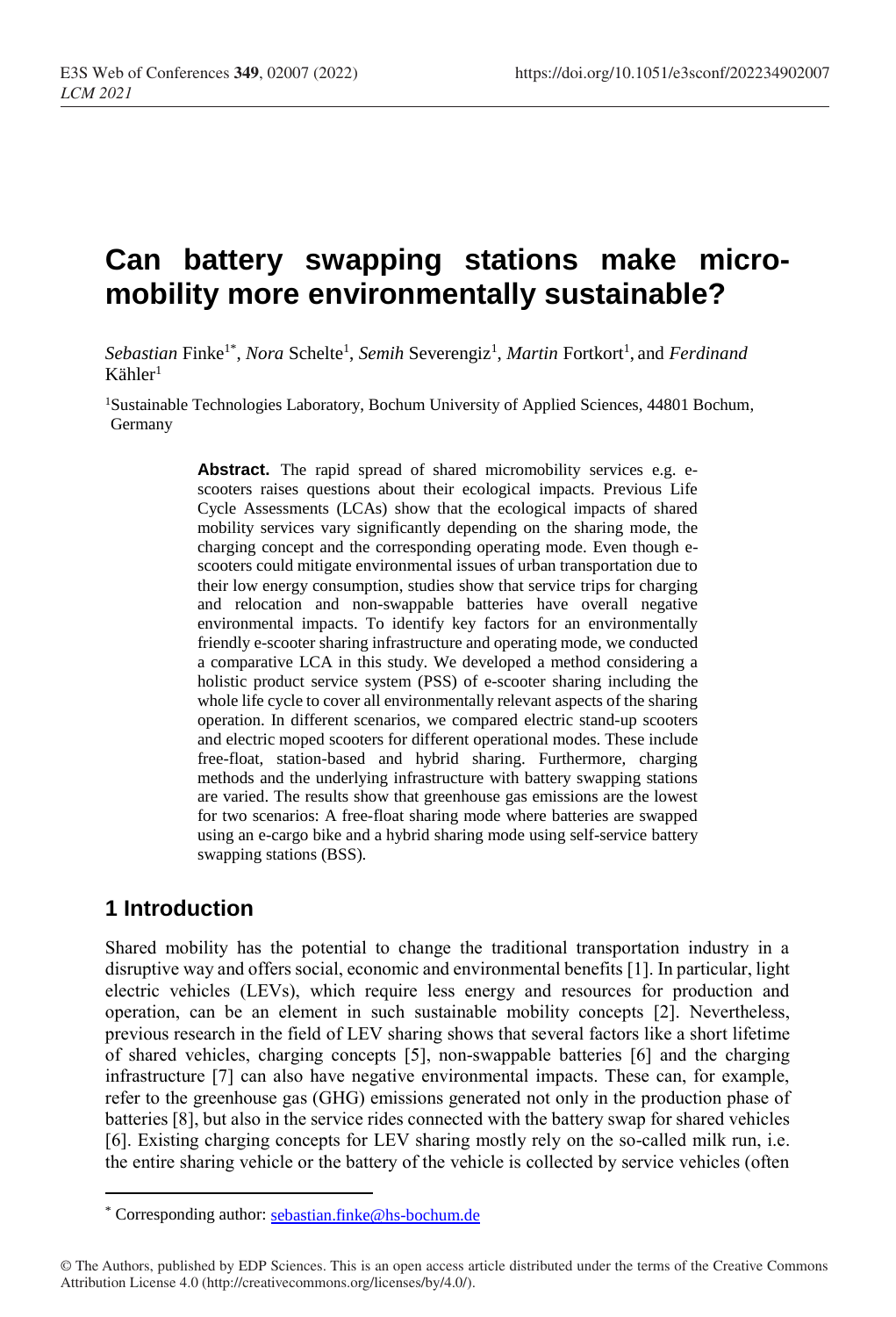with a combustion engine), is charged at a central location and then distributed again in the business area.

Battery swapping stations (BSS) can be a solution to the ineffective practice of battery swapping in shared micromobility. Such stations can have several compartments, which contain batteries of different types. These are charged in the station and can be swapped by users for discharged batteries from vehicles. In this way, charging trips by service vehicles can be avoided.

The aim of this paper was to answer the research question: to what extent can battery swapping stations contribute to making micromobility sharing services more environmentally sustainable? To identify the key factors for sustainable infrastructure and operation of shared electric stand-up scooters (SUS) and electric moped scooters (MS), we conducted a comparative Life Cycle Assessment (LCA) in this paper. For this purpose, we applied the LCA methodology to the product-service system (PSS) of light LEV sharing. In addition to the assessment of the environmental impact of the operation modes, the focus was also on conducting an LCA of a battery swapping station as the basis for the analysis. Based on the methodological work, we developed scenarios based on a use case in the German city of Bochum.

## **2 Methodology**

The methodological framework of this research paper is the LCA of different types of sharing service operations. For this purpose, data from previous studies and bills of materials (BoM) from the manufacturers of the technical components in the sharing service were combined. In addition, three providers of sharing services and one industry expert are surveyed using questionnaires and interviews [9-10], as there are hardly any data available for the sharing of electric moped scooters.

The functional unit for the LCA is one passenger-kilometre (pkm), the impact category is the Global Warming Potential over 100 years (GWP100) in  $kg CO<sub>2</sub>$  equivalents.

#### **2.1 Goal and Scope definition**

The objective of the LCA we conducted in this paper was to analyse different modes of operation of shared LEV. The shared vehicles investigated are electric stand-up scooters with fixed and swappable batteries and electric moped scooters with swappable batteries. Electric moped scooters with fixed batteries are not common and are therefore not examined. The analysis of the two types of shared vehicles allows conclusions about differences in environmental impacts. The investigation into several parameters of the sharing operation allows insights regarding their relevance for the environmental impact of the sharing service and makes it possible to derive recommendations for further improvements. For this purpose, free-floating and station-based sharing offers are investigated as well as a hybrid offer with elements from both systems. Free-floating means that the user can park the vehicles anywhere within the designated service area. A hybrid system of station-based and free-floating means that the user is only approaching a charging station when the battery is below 25% state of charge (SoC). Other parameters include the electricity mix for charging, the type of service vehicles used for charging, maintenance and redistribution of the shared vehicles including the sharing infrastructure such as battery swapping stations (BSS).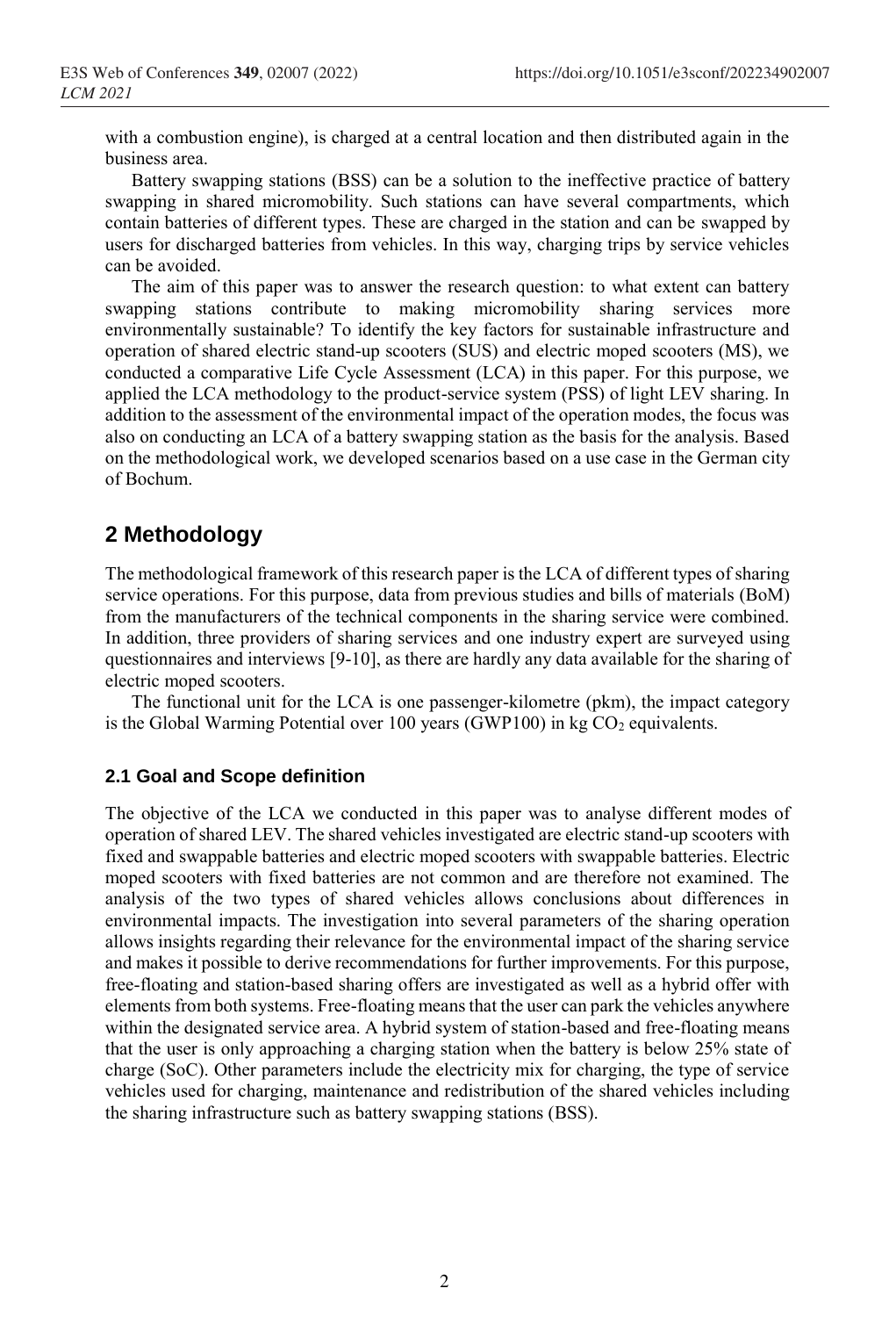### **2.2 Data sources for the sharing operations and infrastructure**

#### *2.2.1 Manufacturing of hardware*

For the inventory analysis of the BSS, a BoM is provided by the German company Swobbee GmbH [11]. In addition, the circumstances of the production are surveyed using a questionnaire and an interview [8]. The components and materials are then modelled in the GaBi software [12]. To ensure a high level of quality of the data, all information provided by the manufacturers are considered and, where necessary, supplemented by data from literature. The modelling of the production of the shared vehicles, the batteries as well as the service vehicles is based on models from previous research [13, 14 15]. In the case of data gaps assumptions are made and documented.

#### **2.3 Inventory Data for the Use Phase and End-of-Life**

For the use phase, we consider the usage of the electric moped itself, its energy demand as well as service trips for recharging. For the operational phase, we use data from our previous studies [13, 14, 15]. For end-of-life, we assume the scooters to be shredded and no credits are accounted for. The energy consumption for this is 2.7 kWh for the electric stand-up scooters, 15 kWh for the electric moped scooters and 3.7 kWh for the BSS [16]. The lifetimes of the scooters are displayed in Table 1 and the lifetime of the BSS is assumed to be 7.5 years [9].

#### **2.4 Scenarios**

|                                              | 1                           | $\overline{2}$                           | 3                                        | $\overline{\mathbf{4}}$                  | 5                                        | 6                                       | $\overline{7}$                      |
|----------------------------------------------|-----------------------------|------------------------------------------|------------------------------------------|------------------------------------------|------------------------------------------|-----------------------------------------|-------------------------------------|
| Scenario                                     | <b>SUS Base</b><br>Case     | <b>SUS</b><br>Green<br>Free-<br>floating | <b>SUS</b><br>Green<br>Station-<br>based | <b>MS</b> Base<br>Case                   | <b>MS</b><br>Green<br>Free-<br>floating  | <b>MS</b><br>Green<br>Station-<br>based | <b>MS</b><br>Green<br><b>Hybrid</b> |
| Sharing<br>model                             | Free-<br>floating           | Free-<br>floating                        | Station-<br>based                        | Free-<br>floating                        | Free-<br>floating                        | Station-<br>based                       | Hybrid                              |
| Weight of<br>vehicle $\&$<br>battery<br>type | 19 kg,<br>static<br>battery | 28 kg,<br>swap.<br><b>Battery</b>        | 28 kg,<br>swap.<br>Battery               | $102 \text{ kg}$<br>3 swap.<br>batteries | $102 \text{ kg}$<br>3 swap.<br>batteries | 102 kg<br>3 swap.<br>batteries          | 102 kg<br>3 swap.<br>batteries      |
| Lifetime<br>(months)                         | 12                          | 18                                       | 18                                       | 36                                       | 36                                       | 36                                      | 36                                  |
| Lifetime<br>(km)                             | 3,800                       | 5,700                                    | 5,700                                    | 50,000                                   | 50,000                                   | 50,000                                  | 50,000                              |
| Charging<br>method                           | Replacing<br>vehicle        | Replacing<br>battery                     | <b>BSS</b>                               | Replacing<br>battery                     | Replacing<br><b>Battery</b>              | <b>BSS</b>                              | <b>BSS</b>                          |
| Number<br>of BSS                             | $\mathbf{0}$                | $\theta$                                 | 58                                       | $\mathbf{0}$                             | $\Omega$                                 | 58                                      | 22                                  |
| Charging<br>trips                            | Diesel<br>van               | E-cargo<br>bike                          |                                          | Diesel<br>van                            | E-cargo<br>bike                          |                                         |                                     |
| Service                                      | Diesel                      | Electric                                 | Electric                                 | Diesel                                   | Electric                                 | Electric                                | Electric                            |
| trips                                        | van                         | van                                      | van                                      | van                                      | van                                      | van                                     | van                                 |
| Electricity                                  | German                      | German                                   | German                                   | German                                   | German                                   | German                                  | German                              |
| mix                                          | grid mix                    | RE mix                                   | RE mix                                   | grid mix                                 | RE mix                                   | RE mix                                  | RE mix                              |

Table 1. Overview of the parameters of the scenario analysis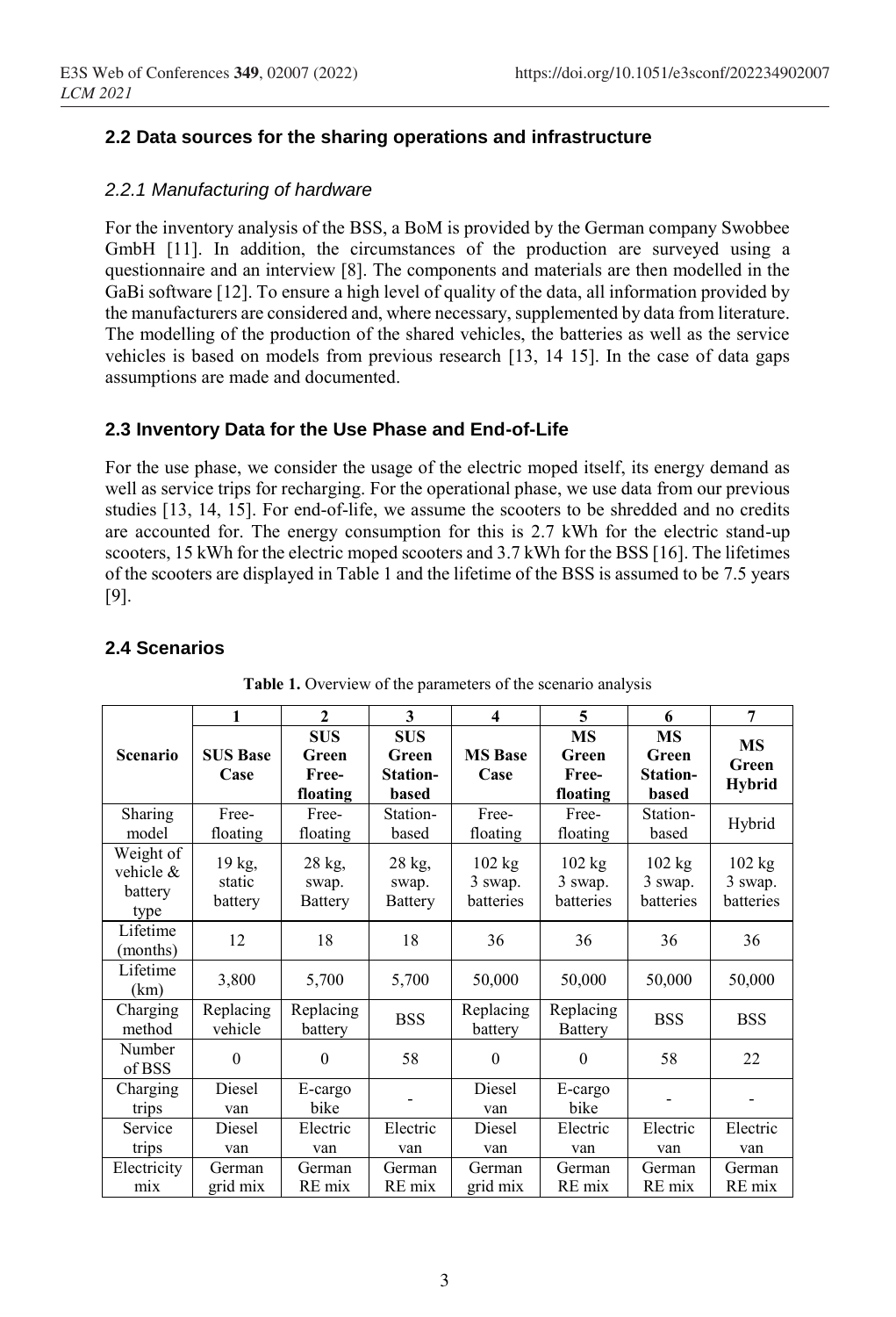To determine the impact of the operating mode, we set up a total of seven scenarios, three for SUS and four for MS. The parameters and the scenarios are displayed in Table 1.

Each scenario corresponds to either an existing or hypothetical prototypical operating mode. In the base cases, these service trips are completed by service employees collecting the discharged batteries in the business area of the sharing service using vans, recharging them centrally, and then redistributing the charged batteries.

We calculate the environmental impact of the energy demand of the scooters in the base case scenarios one and four using the German grid mix  $(0.452 \text{ kg CO}_2\text{e/kWh})$  [12]. For all other scenarios we assumed a renewable electricity (RE) mix for Germany (0.047 kg  $CO<sub>2</sub>e/kWh$ ) [12]. For the SUS scenarios, we considered whether their battery is fixed or swappable including different scooter lifetimes. For the SUS of an earlier generation with a fixed battery, a service life of 12 months is assumed, while the SUS for scenarios two and three, equipped with a swappable battery, reach a lifetime of 18 months. For the daily distance driven, we assumed 10.2 km [9]. For the MS, the results of the surveys indicate an average rental distance of 18.1 km per vehicle per day and a lifetime of 36 months [9].

For necessary service rides of the sharing providers, we introduced two different parameters: "charging rides" and "service rides". Charging rides refer to the trips for battery swapping, while service rides refer to trips necessary to repair and to redistribute the scooters. Different vehicles such as diesel vans, electric vans or e-cargo bikes can be used for this purpose.

For the service area, we assumed an operation in the city of Bochum in North Rhine-Westphalia, Germany. In the station-based scenarios three and six, we suggest that the BSSs are installed within a maximum of 300 m direct distance from each other in order to keep the user experience for the sharing service as attractive as possible [10]. After removing spots in no parking zones areas such as recreational parks, we calculated a total of 58 BSS within Bochum. In the hybrid scenario, we found that the BSS can be placed within a direct distance of one km from each other since only rides that end with a SoC below 25% need to be approached. Taking this into account, we set the number of BSS for scenario seven to a total of 22.

# **3 Results**



Figure 1 displays the result for the GWP100 in the considered scenarios expressed in  $g \text{CO}_2e$ per pkm for each life phase of the sharing service.

**Fig. 1:** GWP100 per pkm travelled for the scenarios, respectively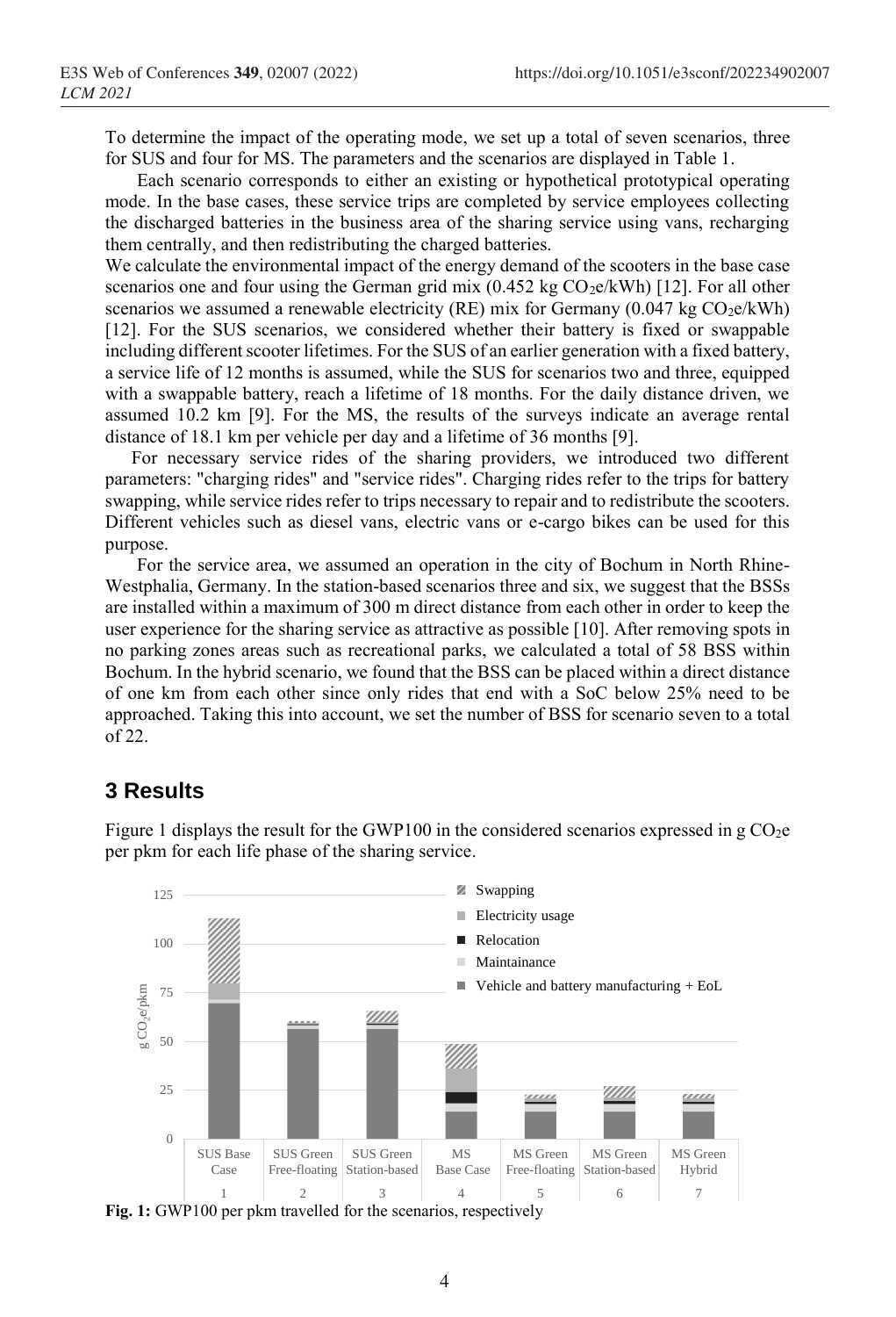For scenario 1, the GWP100 is 113 g CO<sub>2</sub>e./pkm, with a share of 62% from vehicle and battery manufacturing, 7% from electricity usage and 29% from activities related to the battery swapping and 1% from maintenance. A longer lifetime, the usage of renewable energy and the introduction of e-cargo bikes for the battery swapping can decrease GHG emissions by 46% in scenario 2. A similar reduction of 42% can be achieved by the introduction of a station-based sharing service where BSS, located at each station (scenario 3), can substitute the rides for battery swapping. The slightly lower GHG emission savings are due to the emissions occurring during the manufacturing of the BSS.

For the base case of the electric moped scooters (scenario 4) GHG emissions are 49 g CO2e./pkm, with a share of 29% from vehicle and battery manufacturing, 25% from electricity usage, 26% from activities related to the battery swapping and 21% from relocations and maintenance. The usage of renewable energy and the introduction of e-cargo bikes for the battery swapping can decrease GHG emissions by 53% in scenario 5. Again, a similar reduction of 44% can be achieved in scenario 6 by introducing a station-based sharing service with BSSs. For the hybrid scenario 7 where fewer BSS are installed the GHG reduction compared to the base case is also 53%. For comparison, we determined GHG emissions of a private car to be 192  $CO<sub>2</sub>e./pkm$ , a public bus 88  $CO<sub>2</sub>e./pkm$  and a subway 78  $CO<sub>2</sub>e./pkm$  in a previous study [15].

# **4 Discussion and conclusion**

In this paper, we developed a method considering a holistic PSS of e-scooter sharing including the whole life cycle to cover all environmentally relevant aspects of the sharing operations. We adopted scenarios for the city of Bochum in Germany with a focus on a BSS network in free-float and hybrid scenarios. The results show that GHG emissions for a SUS sharing are the lowest in the free-float scenario 2 where batteries are swapped using e-cargo bikes. For the MS sharing, GHG emissions are the lowest for two scenarios: A free-float sharing mode where batteries are swapped using an e-cargo bike and a hybrid sharing mode using self-service BSSs. Regarding the operation mode, the results of this paper show that BSSs can significantly increase the sustainability of e-scooter sharing systems not in a station based but, in a hybrid setting. In addition, the overall transport volume can be reduced since the batteries are swapped by the user for charging in place, making charging trips for swapping of the entire sharing vehicle or the batteries by the service provider obsolete. Since the e-cargo bikes for battery swapping can significantly reduce GHG emissions, it is crucial to examine the cost of each scenario in a follow-up study.

We did not consider the fleet availability in this LCA study. A low fleet availability can increase the environmental impact of the operation. Therefore, measures that increase fleet availability are beneficial, such as regular maintenance and robust design of shared vehicles. It would also be possible to use software to predict the need for maintenance, as described in projects by Voi Technology [17]. With an increasing level of maintenance, we expect an increase in the e-scooter lifetime leading to a further decrease in GHG emissions [15].

Additionally, a broad survey of substitution rates of other modes of transport by sharing services would allow more well-founded statements about ecological advantages of sharing services compared to other modes of transport.

**Acknowledgment**. This research was funded by the German Federal Ministry of Education and Research, grant number 13FH0I73IA.